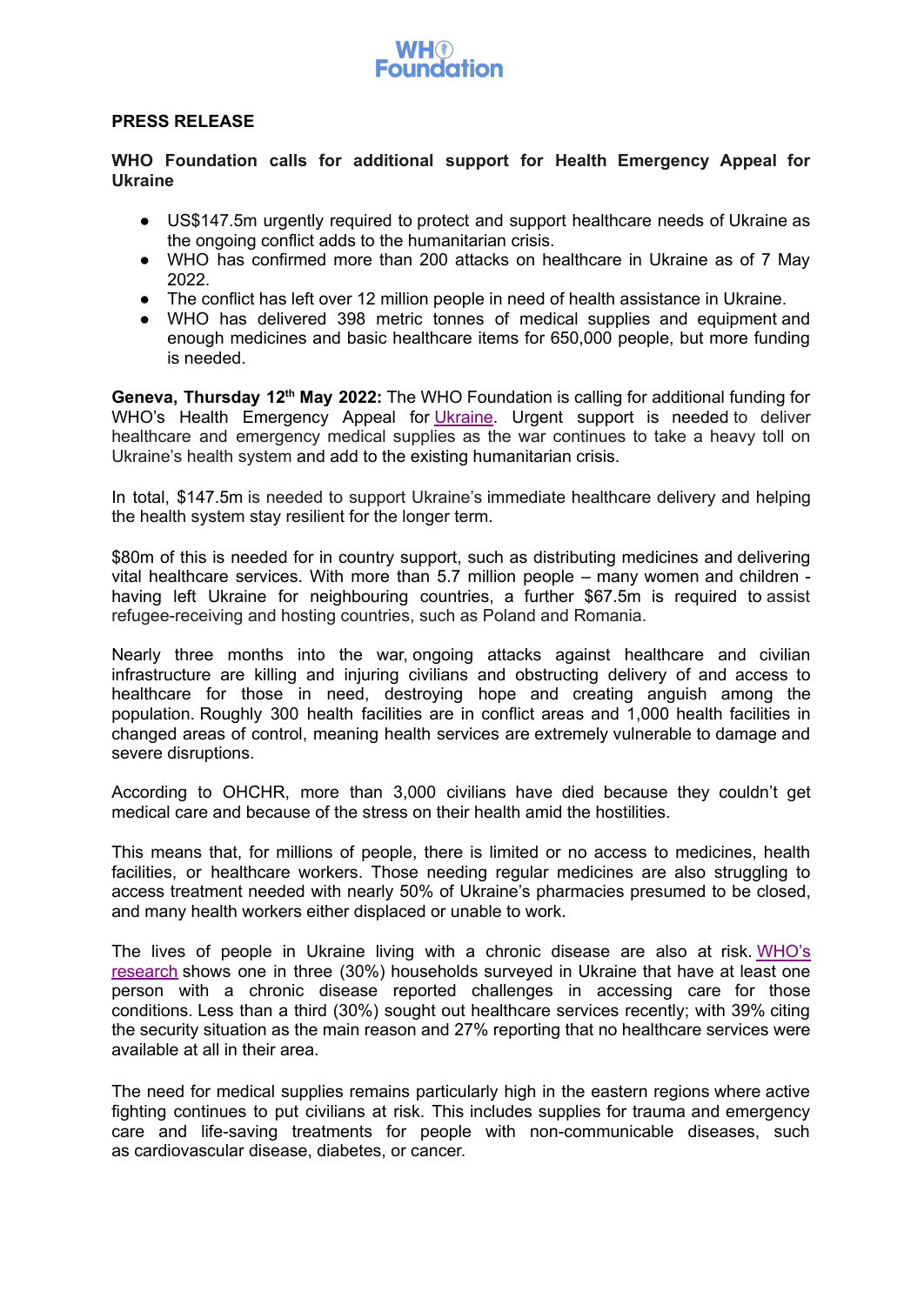

Oxygen supplies, equipment, and infrastructural support for hospitals - generators and ambulances are also needed – for example, 20 ambulances were given to the Ministry of Health (MoH) of Ukraine by WHO on 8 May. WHO also needs to acquire several armoured vehicles given the security situation and the need to transport WHO staff safely across the country among active fighting and airstrikes.

WHO Foundation is calling on people around the world to donate what they can to ensure access to medicines and healthcare services can continue to reach those who need them: [https://www.ukraine.who.foundation/.](https://protect-eu.mimecast.com/s/tbIFCZr3hQlmvoizBusE/)

Saving lives continues to be the priority of WHO's response in Ukraine. As of 4 May 2022, WHO has delivered 398 metric tonnes of medical supplies and equipment to Ukraine. The critical supplies delivered by WHO up to date cover 8,000-16,000 surgeries and enough medicines and basic healthcare items to serve 650,000 people during 3 months.

Medical supplies and HR support have also been sent to refugee-hosting countries, including medicines, medical equipment, diagnostics, and personal protective equipment to serve more than 631,400 refugees.

Action focuses on ensuring access to care and basic health services to wounded people and others affected by the armed conflict, within Ukraine as well as neighbouring countries. This includes emergency support as well as addressing ongoing medical needs such as mental health support, immunisation from COVID-19 and polio, as well as ensuring people get the treatment and care they need for chronic illnesses.

WHO is committed to delivering essential health supplies and services to those currently affected by the conflict, as well as laying the foundation for longer-term health systems recovery.

# **Dr Tedros Adhanom Ghebreyesus, Director-General of the World Health Organization, said:**

"I have been very moved by the resilience of the Ukrainian people, the bravery of Ukraine's health workers, the dedication of our own WHO staff, and the commitment of the Ministry of Health under his leadership and the Government of Ukraine to protecting health in these terrible circumstances.

"My message to the Minister of Health, and to all the people of Ukraine, is that WHO stands with you. We will do everything we can to support the Government in its efforts to treat the injured, maintain health services, and to repair and strengthen Ukraine's health system."

# **Dr Hans Henri P. Kluge, WHO Regional Director for Europe, said:**

"These are tough times, with the real lives of real people on the line – millions of children, women, and men. Addressing the health needs of people in Ukraine and those in the surrounding countries is my top priority. As we respond to this human tragedy and humanitarian crisis, we must also plan for reconstruction and rehabilitation in parallel, bringing hope and the resolve to put health at the centre of recovery efforts."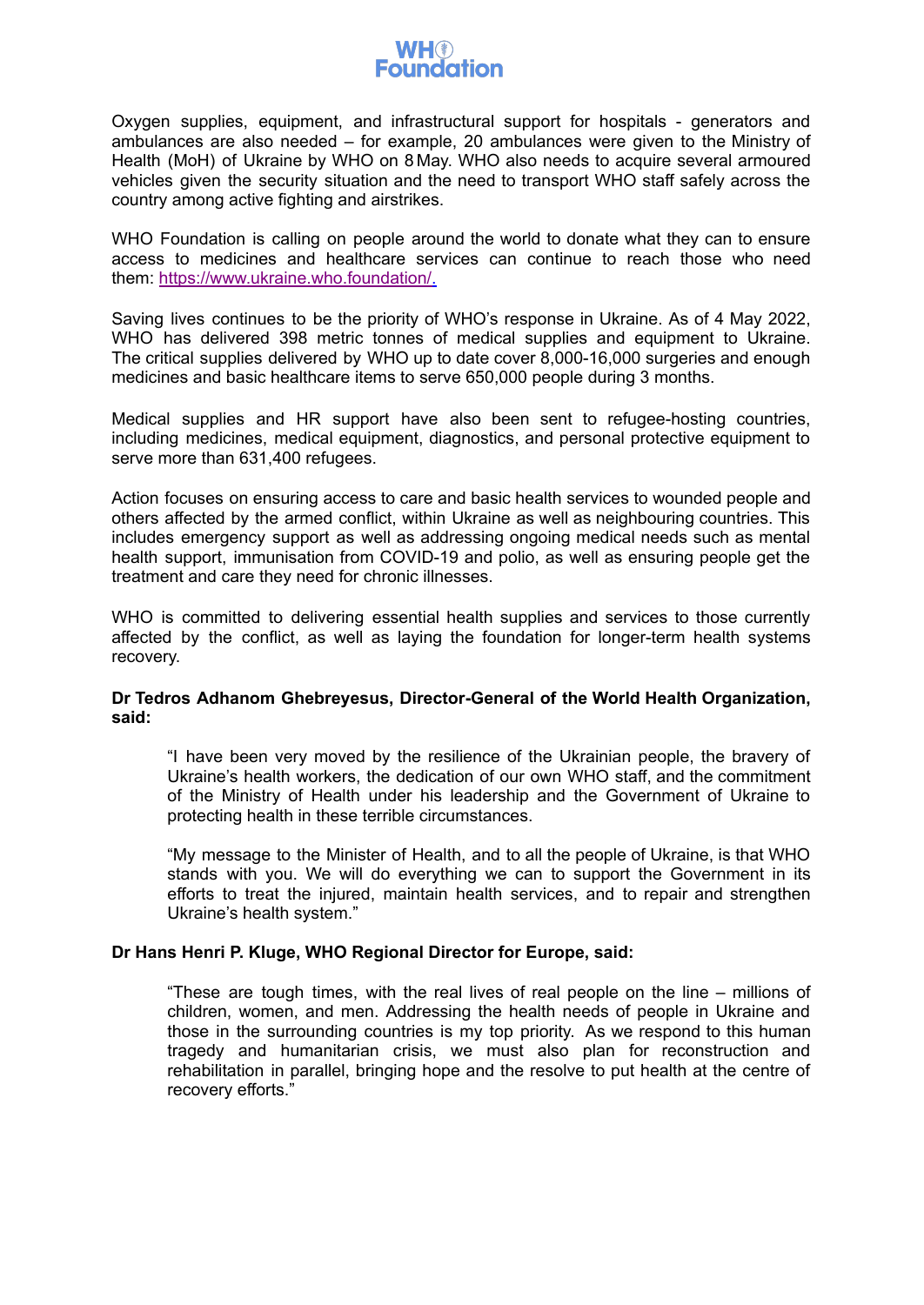

# **Jarno Habicht, the WHO Country Representative in Ukraine, said:**

"As we work on the immediate response, WHO is here to support Ukraine's recovery, continue its halted health reforms and ensure that the health system comes out of the war stronger than ever.

"I am deeply impressed and grateful to our doctors for their heroism, which they show every day, saving the lives of Ukrainians under fire. Today, more than ever, we need support from people around the world. "

# **Anil Soni, Chief Executive Officer of the WHO Foundation, said:**

"The humanitarian crisis is still unfolding in Ukraine. Attacks on civilians sadly continue, I was devasted to hear about the recent horrific bombing on a school in Bilohorivka. Healthcare attacks are also rising and severely disrupting services for those wounded or needing medical treatment. It has taken a tragic toll leaving people without medicine and losing their lives.

"Medical supplies and continued access to lifesaving healthcare are essential as the situation continues to worsen. The people in Ukraine, as well as Ukrainian refugees, are facing the most difficult circumstances and need our help. I call on anyone who can, to support the WHO's urgent health response through the WHO Foundation appeal. Together, we stand to support healthcare for those affected by the conflict".

Donate to the Health Emergency Appeal for Ukraine now to help WHO deliver urgent healthcare to people in Ukraine and refugees in neighbouring countries. [https://www.ukraine.who.foundation/.](https://protect-eu.mimecast.com/s/tbIFCZr3hQlmvoizBusE/)

Get the latest updates on Ukraine here: [https://www.who.int/emergencies/situations/ukraine-emergency](https://protect-eu.mimecast.com/s/v2ymC3V4T2q83RhDWQQd) [https://www.who.int/publications/m/item/emergency-appeal---ukraine-an-refugee-receiving-a](https://protect-eu.mimecast.com/s/Qv-WC4G5ilgjP7UV6cGq) [nd-hosting-countries](https://protect-eu.mimecast.com/s/Qv-WC4G5ilgjP7UV6cGq)

# **ENDS**

**For more information contact: Media:** [WHOF@freuds.com](mailto:WHOF@freuds.com) **WHO Foundation:** [T.jeewa@who.foundation](mailto:T.jeewa@who.foundation)

# **Notes to editors**

\$147.5m is needed to support Ukraine's worsening humanitarian needs for immediate healthcare delivery as well as helping the health system stay resilient longer term. \$80m is needed for in country support from March to August as well as \$67.5m to assist refugee-receiving and hosting countries from March to December 2022.

For more information on the WHO Emergency Appeal, see: WHO Emergency Appeal - Ukraine and [Neighbouring](https://protect-eu.mimecast.com/s/Qv-WC4G5ilgjP7UV6cGq) Countries

# **What is the WHO Foundation?**

Established in 2020 as an independent entity, the WHO Foundation complements and strengthens the work of WHO and its global network of partners by mobilizing new funding from diverse sources—including philanthropists, corporate entities, and the public—to power WHO's mission. By addressing the world's most urgent health issues in a new,